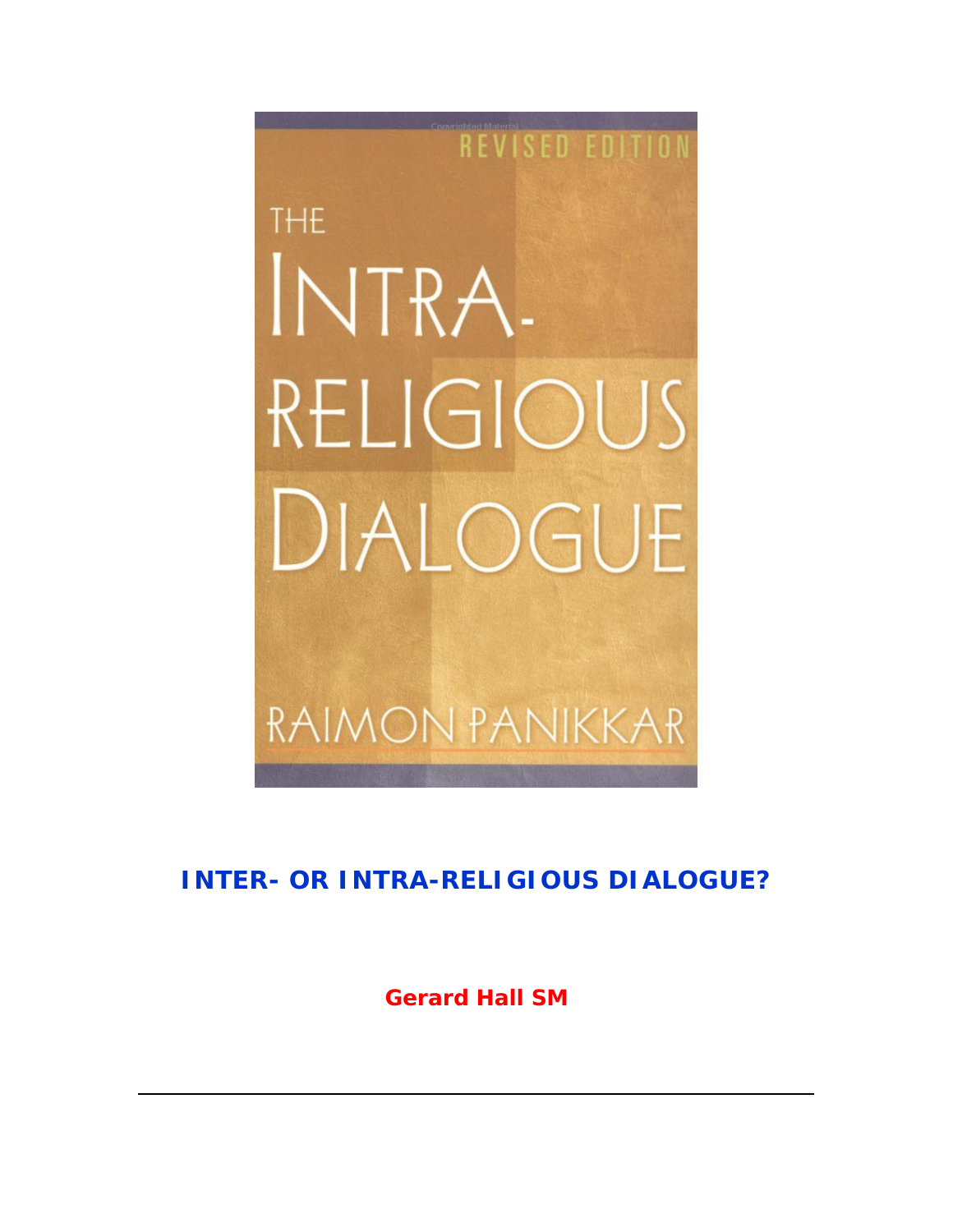*Abstract:* This paper was originally presented at the *Fethullah Gülen Conference*, St Patrick's Melbourne Campus, ACU, 15th-16th July 2009 and revised as *Conversation on Inter-religious Dialogue* for the *Gold Coast Sea of Faith* Public Lecture, 1st November 2009. It examines obstacles to dialogue especially between Christians and Muslims. Such obstacles arise from doctrinal differences as well as historical, cultural and political complexities. If *interreligious dialogue* is to succeed, it must not only deal with doctrinal issues, but create the circumstances in which people of diverse religious traditions may come to understanding (not necessarily agreement). For this, Raimon Panikkar suggests that a different kind of hermeneutic – what he calls *diatopical hermeneutics* – is required. Elements of this type of religious encounter include humility, empathy and hospitality – or what Panikkar calls *intra-religious dialogue*. These are examined in relation to Islamic-Christian dialogue.

### **Introduction**

As has been often stated, religions don't dialogue ... people do. To speak of interreligious dialogue is to speak of an encounter between human subjects, not a comparison of doctrinal belief systems. In saying this, I am not suggesting that religious beliefs should be bracketed out of the equation  $-$  the phenomenological epoché.<sup>[1](#page-1-0)</sup> Far from it. But I wish to emphasize that first and foremost dialogue is an event of intersubjective communication. Those involved in such dialogue are not simply intellectual beings but also spiritual, moral, bodily, affective creatures. Their identities have been formed by family, people, tribe, nation, culture, religion and, no doubt, the wider

<span id="page-1-0"></span><sup>&</sup>lt;sup>1</sup> See Raimon Panikkar's critique of this position, entitled "Epoché in the Religious Encounter" in his revised *The Intra-Religious Dialogue* (New York/ Mahwah NJ: Orbis Press, 1999).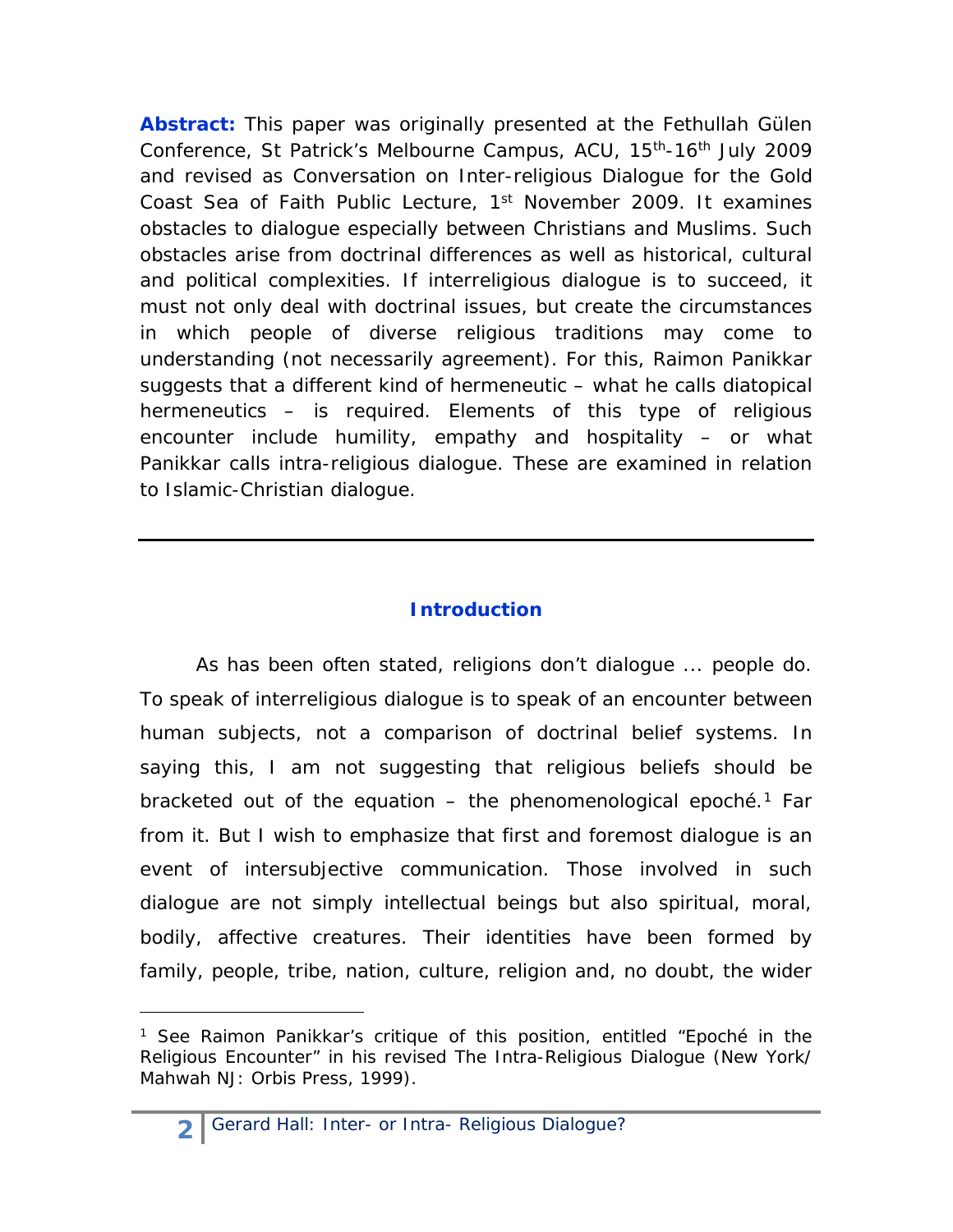universe. These identities have also been formed in a history of relationship with – and too often conflict between – other peoples and traditions.

When it comes to dialogue between Christians and Muslims, there is a specific history, real and/or perceived, which engenders feelings of resentment, hurt and pain on both sides. In turn, this engenders fear and suspicion of the other which needs to be acknowledged and hopefully, in the context of dialogue, healed.<sup>[2](#page-2-0)</sup> This is to say that reconciliation is an integral step—perhaps the first step in the dialogical process. It also situates the dialogue as a spiritual event in which the justice, mercy and forgiveness of God are paramount. Human effort alone is inadequate; and the ongoing conversion of the dialogic partners becomes a focal point of the interreligious experience. I will return to this issue of conversion as a specific goal of Muslim-Christian dialogue.

# **Obstacles to Dialogue**

Interreligious dialogue is difficult, first and foremost, not because it is dialogue among adherents of diverse religions, but because it occurs between human beings. This is hardly a profound insight but as we watch the evening news and hear stories of Australian

<span id="page-2-0"></span> $2$  Tony Kelly captures this sensibility well when he states: "There is no need to pretend that the concrete situation in which the dialogue occurs is one of pristine innocence. It cannot but be affected by a backlog of hard feelings, resentments, hurts and conflicts. If there is no mutual acceptance in this domain of feeling, no genuine healing or progress can result. Each partner must be free to express they have been affected in a history of mutual wounding and blaming." Although commenting on interreligious relations in general, this has particular application to Christian-Muslim dialogue. See Anthony Kelly CSsR, "The Intentionality of Christian Dialogue" in *Irish Theological Quarterly* 73 (2008), 276.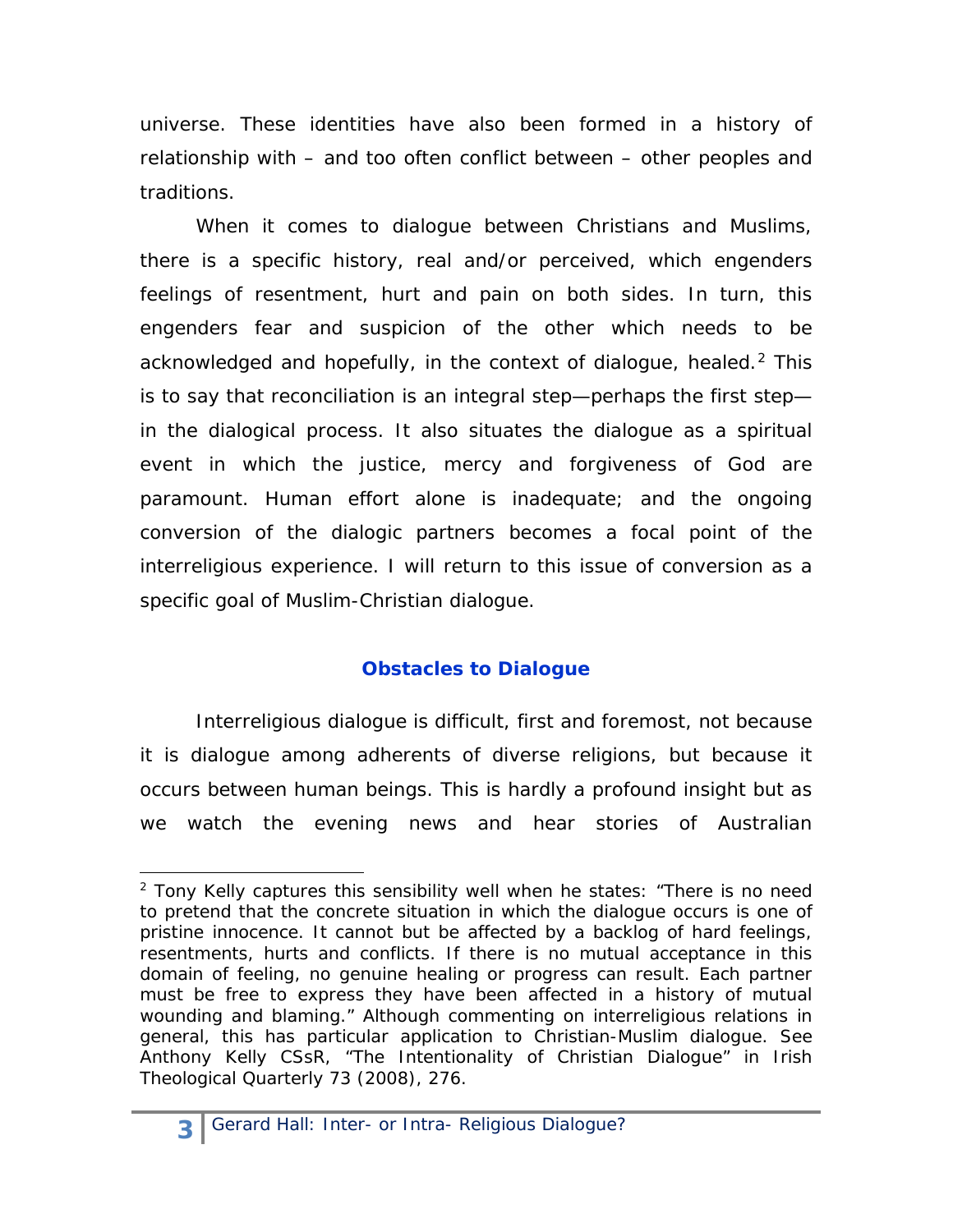businessman Wu Stern in China, Aung San Su Chui in Burma, conflicts in Iraq and Afghanistan, events in Somali, Dafour and Zimbabwe, world leaders debating climate change or our own parliamentarians in Canberra, we cannot help but think that human beings are not very good at dialogue. Certainly they are not very good at it when they represent governments or other institutions whose main focus and energy are often directed towards hanging onto power at whatever cost.

In this, religions are not so different. Whether we speak of Christianity in the West or Islam in the mid-East, we have to face the reality that we two religions, who together make up more than half of humanity, represent significant power-bases. Yes, we may have all kinds of internal divisions about what it is to be a Muslim or a Christian, but when we are confronted by the 'other' – non-Muslim or non-Christian – we are easily threatened. And the feeling of threat is not a very good basis for entering into dialogue. Of course, this very division between West and East is geographically and otherwise simplistic. Christians have lived alongside Muslims in the East from the very beginning of Islam; and Muslims are now a significant and growing minority in so-called Western countries. Yet, this image of mutual threat so often hangs over the meeting of neighbours whether in Ankara or London, Baghdad or Melbourne.

This is one of the problems confronting us in interreligious dialogue. Do we come to the table of dialogue with a religious spirit which represents gratitude to God and openness to one's neighbour or do we come with not-so-hidden agendas based on threats and stereotypes? If so, there can be no true dialogue. The participants will not meet the 'other' but some 'false image' of the other which will serve only ongoing enmity and mutual suspicion.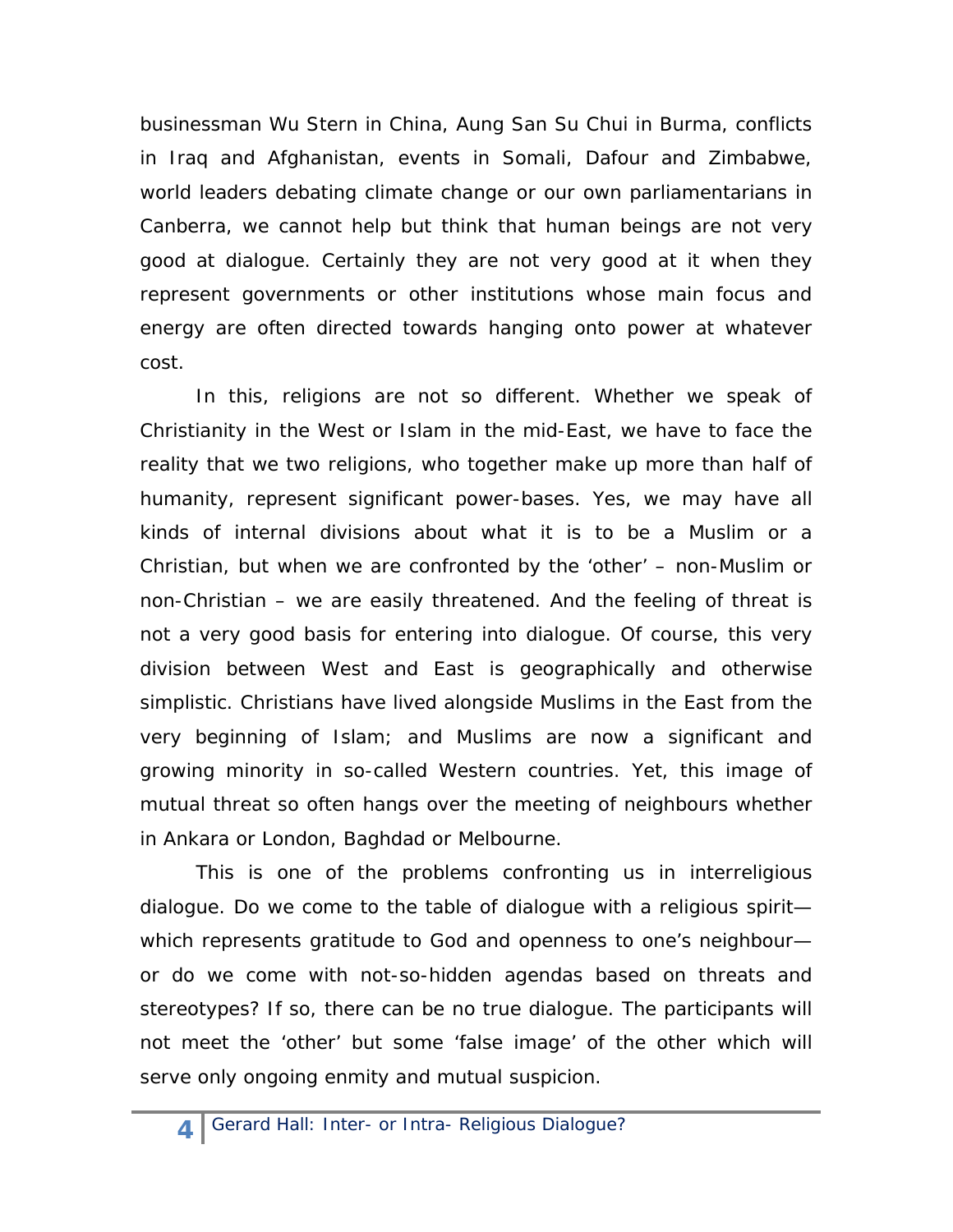The challenge of religious dialogue is compounded by other factors.<sup>[3](#page-4-0)</sup> Perhaps the most serious of these is lack of grounding in one's own religious tradition. This has less to do with knowledge of doctrines than conversion of heart, mind and spirit—which is, after all, the objective of all religions. When faith is weak, then one's religious tradition becomes an ideology—and ideologies need to be defended by argument or stronger means. Another serious obstacle to dialogue is ignorance and misunderstanding of the beliefs and practices of the religious other. This is evident when Muslims refer to Christians as polytheists and idol-worshippers; or when Christians describe Islam as a demonic religion committed to holy war.<sup>[4](#page-4-1)</sup>

However, I will dally no longer on these rather evident features of religious dialogue, and focus my attention on this idea of "diatopical hermeneutics" as a necessary feature of Christian-Muslim dialogue. In

<span id="page-4-0"></span>j <sup>3</sup> The Vatican's Pontifical Commission for Interreligious Dialogue enunciates eleven specific obstacles to dialogue that can arise from a variety of human factors, including suspicion, intolerance, a polemical spirit, cultural and other differences. Here I focus only on the first two. *Dialogue and Proclamation*, no. 52.

[http://www.vatican.va/roman\\_curia/pontifical\\_councils/interelg/documents/r](http://www.vatican.va/roman_curia/pontifical_councils/interelg/documents/rc_pc_interelg_pro_20051996_en.html) [c\\_pc\\_interelg\\_pro\\_20051996\\_en.html](http://www.vatican.va/roman_curia/pontifical_councils/interelg/documents/rc_pc_interelg_pro_20051996_en.html) [Accessed 14th July 2008]

<span id="page-4-1"></span><sup>4</sup> In the words of Islamic scholar Mahmoud Ayoub: "In spite of the call for tolerance and respect towards the people of the Book, which the Qur'an frequently makes, Muslims have generally condemned Christians as polytheists. Since Islam came after Christianity and challenged some of its fundamental doctrines, Christians have likewise often condemned Islam as a religion inspired by the devil and Muslims as barbaric people without any moral or spiritual values." *Christian-Muslim Dialogue: Goals and Obstacles.*  <http://macdonald.hartsem.edu/articles/mw943c.pdf> [Accessed 14th July

<sup>2008].</sup>  In regard to the notion of *Jihad*, Muslim scholars point to the fact that the

notion of 'holy war' does not exist in Islamic languages; and that *Jihad* means 'struggle in the way of God'. *Open Letter to His Holiness Pope Benedict XVI*.

[http://www.duaatalislam.com/english\\_letter.htm](http://www.duaatalislam.com/english_letter.htm) [Accessed 14th July 2008]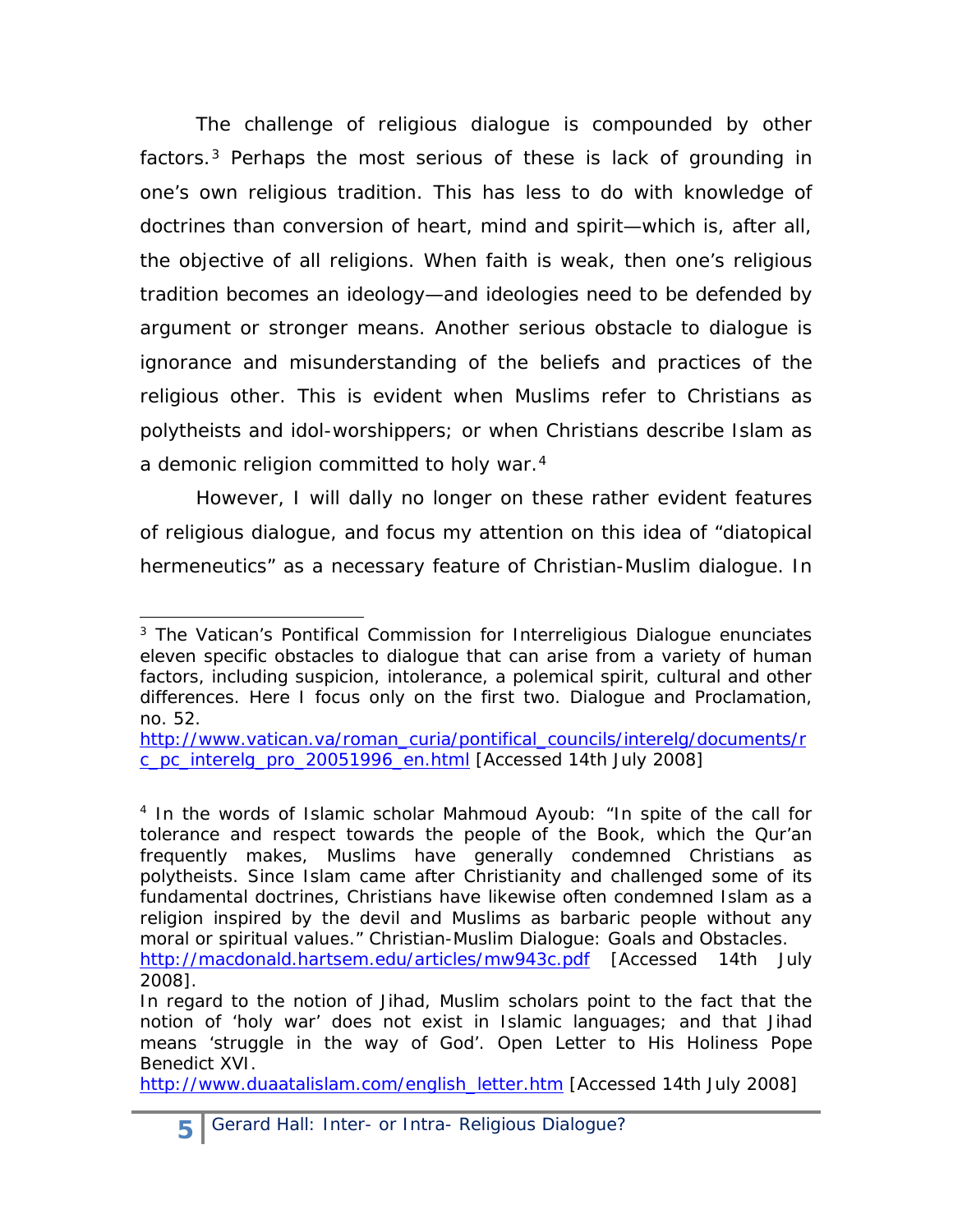turn, this will suggest that *intra*-religious dialogue and conversion are the major goals of interreligious dialogue. I hope this will become clear in what follows.

# **Diatopical Hermeneutics and Dialogical Dialogue**

If we take our national parliament as a model for dialogue we will not get very far. While I am prepared to agree with Churchill that democracies are the least worst forms of government, I do not pretend they proceed on the bases of dialogue. Their game is dialectics, argument, contrary positions and, where necessary, manipulation of the facts to favour the power basis from which one speaks. The recent Ute-gate affair might give us some insight into the lack of dialogue between government and opposition. If I may introduce Panikkar's phraseology, insofar as there is dialogue at all, it is 'dialectical' rather than 'dialogical'. It pretends to truth, but its deeper motivation is power and persuasion. No, the Australian parliament—nor for that matter the Australian Press Gallery—will not assist us very far if we are looking for a model of "dialogical dialogue"!

The term "dia-topical hermeneutics" was coined by Raimon Panikkar to deal with the challenge of interpreting across traditions ('*dia-topoi*', literally 'across places') that do not share a common cultural or religious worldview.<sup>[5](#page-5-0)</sup> In terms of Christian-Muslim dialogue,

1

<span id="page-5-0"></span><sup>5</sup> Raimon Panikkar, *Myth, Faith and Hermeneutics* (New York: Paulist Press, 1979), 9. He states: "*Diatopical hermeneutics* stands for the thematic consideration of understanding the other without assuming that the other has the same basic understanding as I have. The ultimate horizon, and not only different contexts, is at stake here." He describes *dialogical dialogue* in terms of "piercing the logos in order to reach the dialogical, trans-logical realm of the heart (according to most traditions), allowing for the emergence of a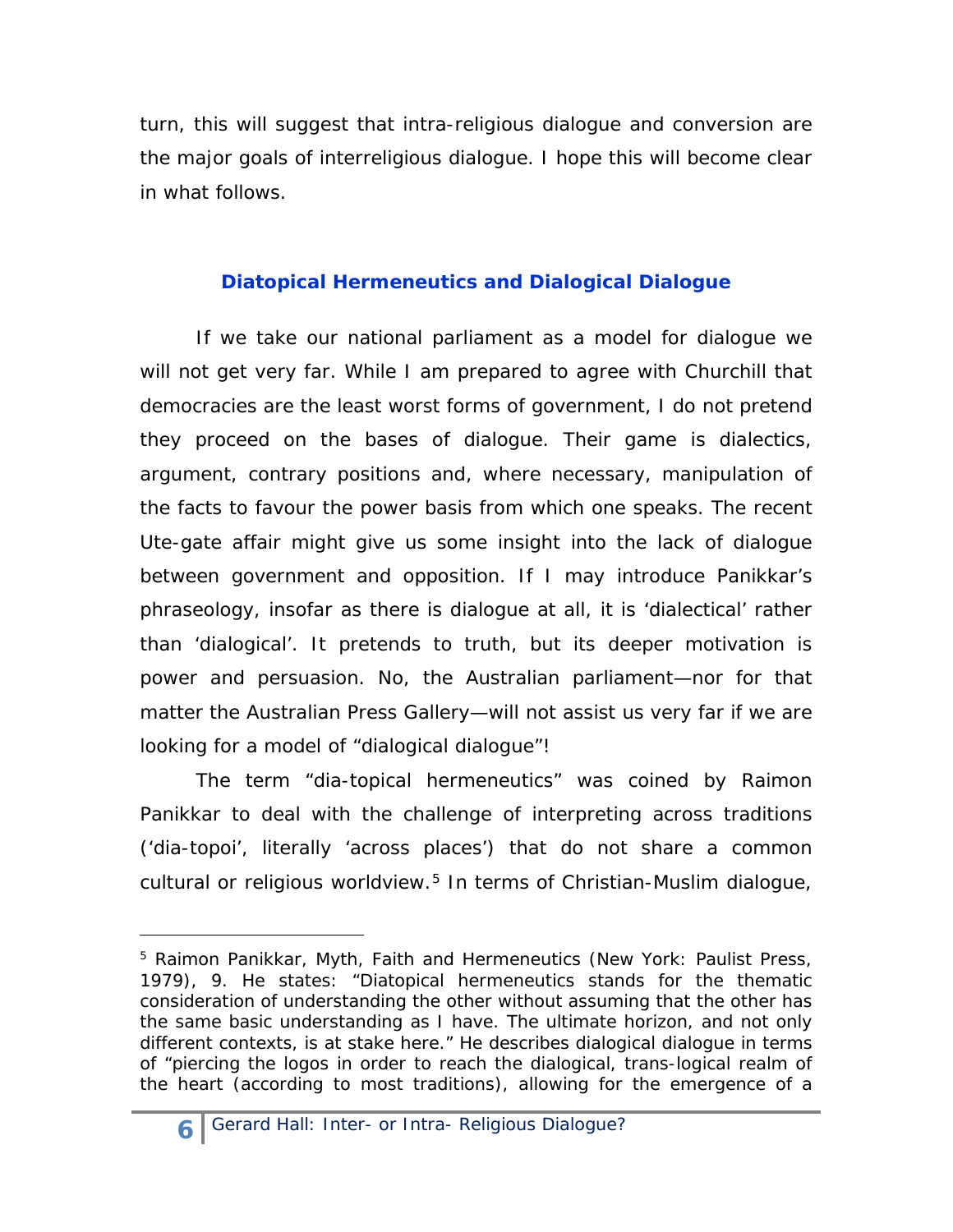one may object that we do share much in common: belief in the one God; importance of Abraham and the biblical prophets; day of judgment and the resurrection of the dead; practices of prayer, almsgiving and fasting. While all this is true, and many other examples of commonality between the traditions could be given, and should be celebrated, we also need to acknowledge from the outset that Christian and Islamic experience and belief are *sui generis*.

If I can put it this way: we each spring from vastly different *foundational events* in different historical times and cultural circumstances and based upon the interpreted lives and teachings of different religious founders. Our experience of the divine mystery is mediated through symbols, ritual practices and doctrines that relate us to these original, unique sacred events and so define our religious identities in distinctive and incomparable ways. Of course, even among themselves, Christians and Muslims interpret those events through distinct traditions (Orthodox, Catholic and Protestant; Sunni and Shi'a). As we also know, there are significant cultural and ideological differences among adherents of any single broad tradition. However, when we are dealing with radically diverse foundational experiences at the heart of religious communities—and not just variations of interpretation within a single tradition—, then we certainly need to engage in diatopical hermeneutics.

Diatopical hermeneutics focuses on interpretation and communication across foundationally distinct traditions where there may be not only an absence of common understanding but a prevalence of mutual misunderstanding. For this reason, diatopical hermeneutics focuses on the symbol rather than the concept, on the

myth in which we may commune, and which will ultimately allow understanding (standing under the same horizon of intelligibility".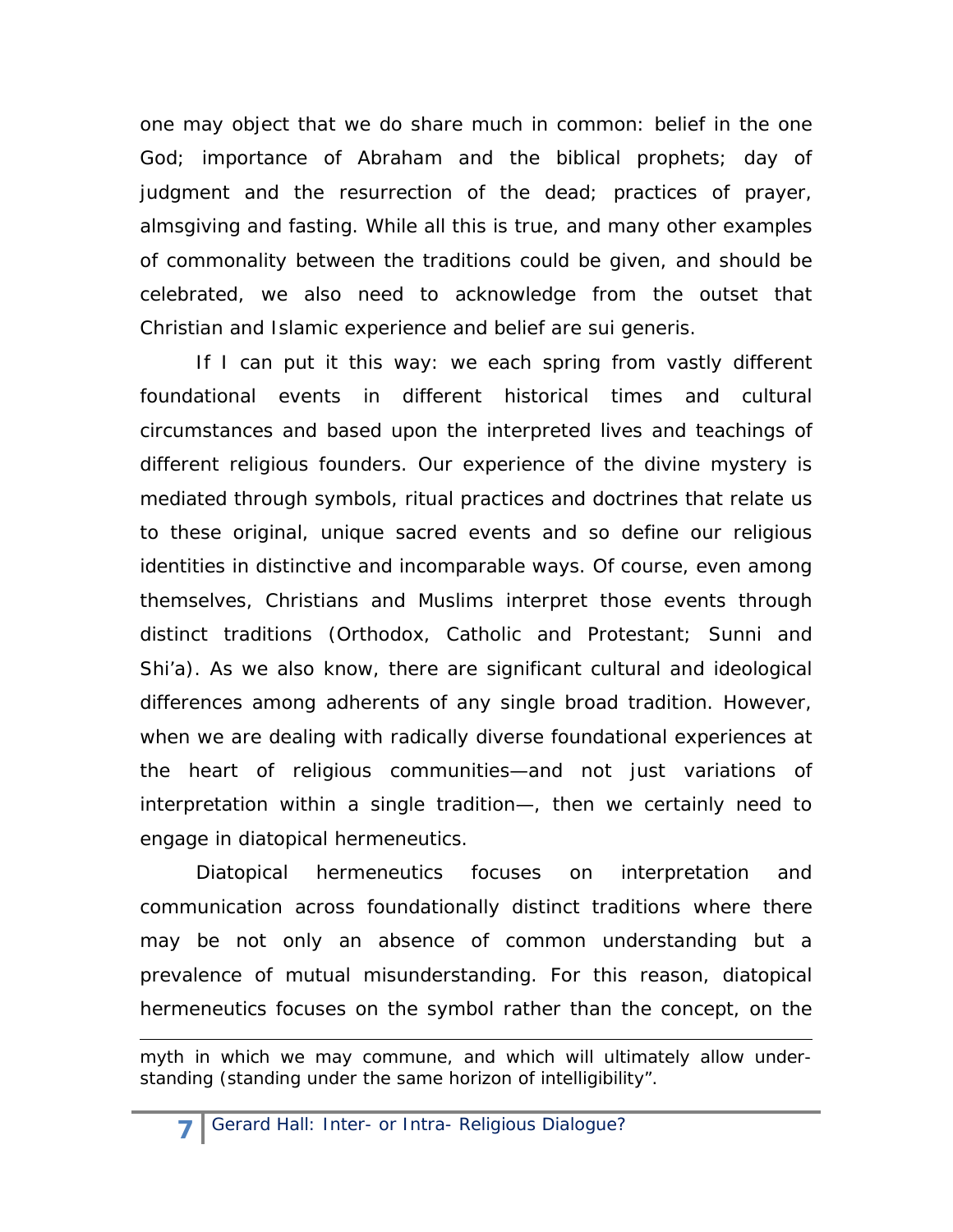person who believes rather than the content of belief. As Panikkar states, "what expresses belief, what carries the dynamism of belief ... is not the concept but the symbol".<sup>[6](#page-7-0)</sup> If we were to imagine some future, hypothetical world in which there were no longer believing Muslims or Christians, one could still study the belief systems of what would then be 'dead religions'. But we could not engage in diatopical hermeneutics, because without the person who believes there would be no living symbols of those traditions to mediate their meaning or communicate their saving truth.

Consequently, diatopical hermeneutics privileges dialogue over dialectics. Its goal is truth – and, in the religious context, divine truth – but its method focuses on existential encounter rather than argumentative discourse.

*Dialogue seeks truth by trusting the other, just as dialectics pursues truth by trusting the order of things, the value of reason and weighty arguments. Dialectics is the optimism of reason; dialogue is the optimism of the heart.[7](#page-7-1)*

This is not to suggest that dialectics and argument have no place in interreligious encounter. But it is to admit that the first task is to seek to understand the religious other as far as possible as the other understands him/herself. This is especially challenging when we are dealing with foundationally distinct religious traditions such as Islam and Christianity—despite the recognized elements of commonality. It is especially here that diatopical hermeneutics becomes necessary. It

<span id="page-7-0"></span>j <sup>6</sup> *Myth, Faith and Hermeneutics*, 6.

<span id="page-7-1"></span><sup>7</sup> *Myth, Faith and Hermeneutics*, 243.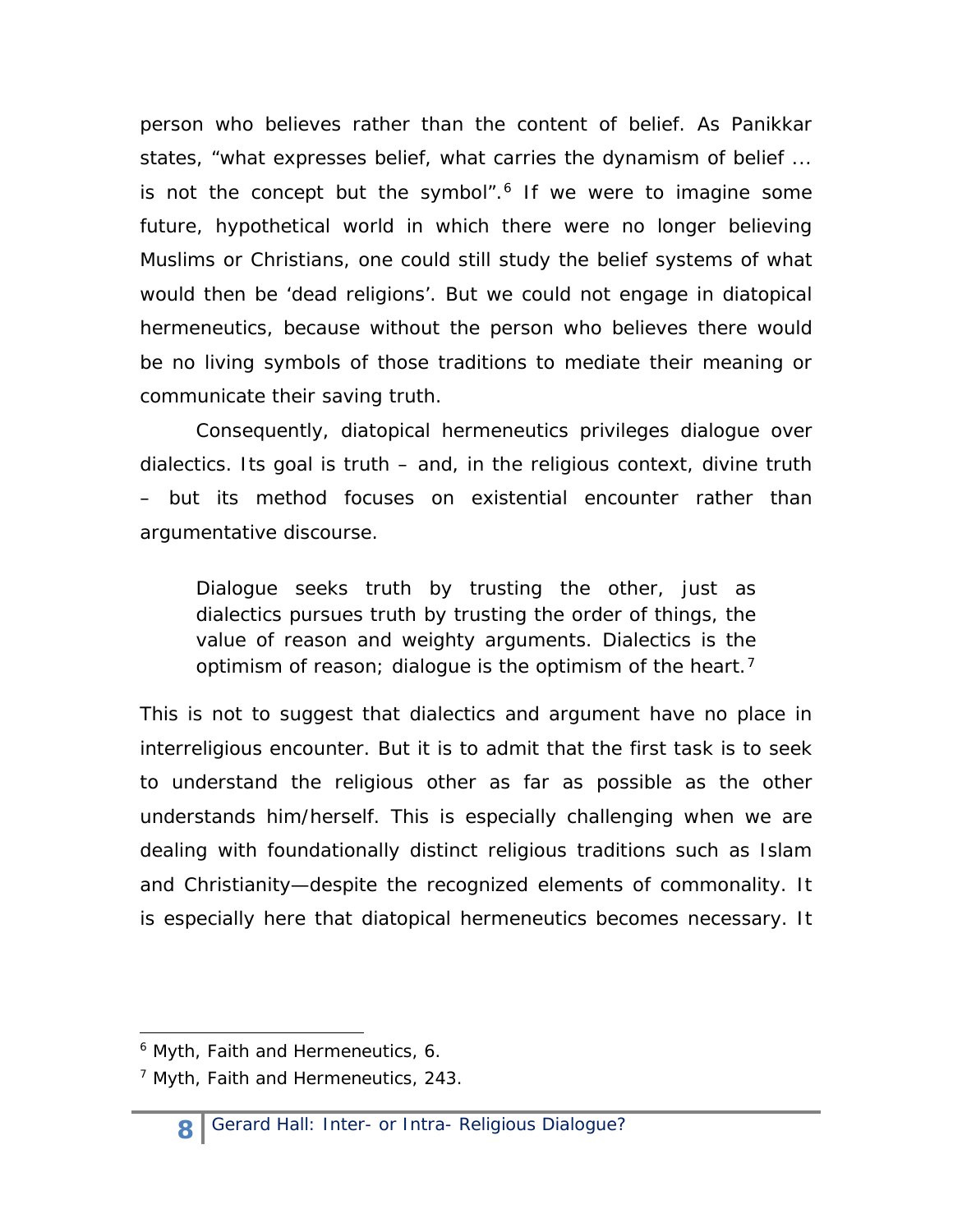also becomes possible when certain human-religious attitudes prevail in the encounter, namely, faith, hope and love. $8$ 

### **Interreligious Encounter in Faith, Hope and Love**

The first is the existential attitude of faith which is never totally identified with particular beliefs, doctrines or theologies. These latter are vehicles through which religious faith is expressed; but the ultimate reality of religious faith is the mystery of God which no belief or doctrine pretends to capture. In a recent work, Catherine Cornille speaks of the need for "doctrinal humility" which, even in the revelation traditions of Christianity and Islam, is recognised especially in their apophatic and mystical traditions.<sup>[9](#page-8-1)</sup> While Muslims and Christians articulate particular and diverse beliefs they are united in a truth that transcends all words and concepts – even when, in Christianity and Islam, those words are understood as revealed directly by God, respectively through Jesus Christ and the holy Qur'an. None of this is to suggest a relativistic attitude to one's religious beliefs, but to acknowledge the priority of religious faith. In terms of religious encounter, as Panikkar says, "beliefs divide; faith unites".[10](#page-8-2)

The second existential attitude for dialogue is hope. Hope is at once a truly human and a profoundly religious attitude that enables us to overcome initial human obstacles and weaknesses that beset all religious (and human) encounters. Islam and Christianity are not only

<span id="page-8-0"></span><sup>&</sup>lt;sup>8</sup> Panikkar describes genuine interreligious dialogue as "a religious encounter in faith, hope and love". *The Intra-Religious Dialogue*, 69f.

<span id="page-8-1"></span><sup>9</sup> Catherine Cornille, *The Im-possibility of Interreligious Dialogue* (New York: Herder & Herder / Crossroad, 2008), 31-42.

<span id="page-8-2"></span><sup>10</sup> "Faith and Belief: A Multireligious Experience" in *The Intra-Religious Dialogue*, 41ff.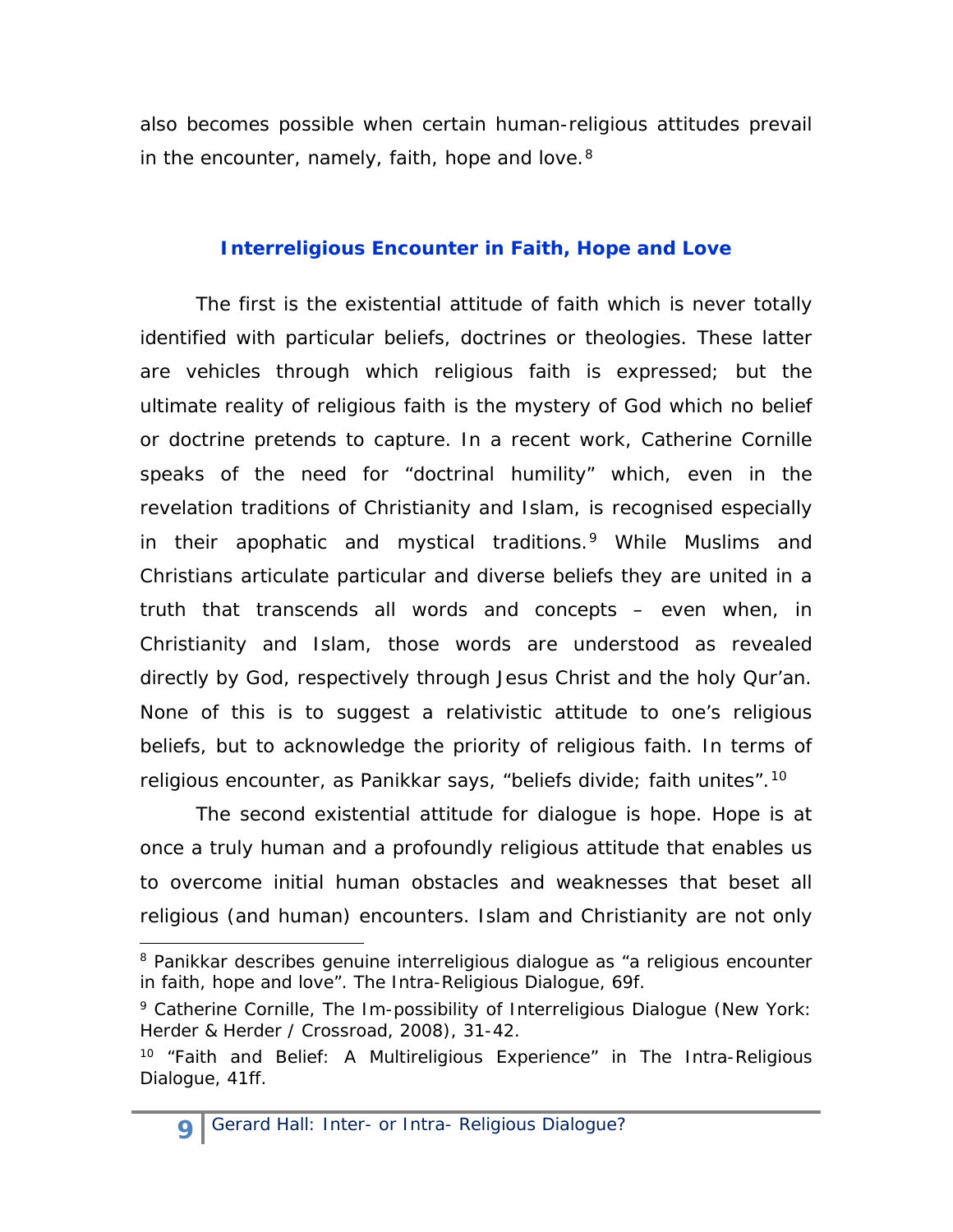both historical religions—in the sense they understand God acting in the world through the events of human history—, but they are also profoundly eschatological religions. They are marching toward the future when the fullness of God's promises will be revealed. Each tradition expresses this in different words and concepts; and yet I assume that both traditions acknowledge the poverty of language to express the full reality of *moksha*, salvation, paradise or heaven. The importance of hope in relation to interreligious dialogue is captured by Tony Kelly who speaks of "inter-hope dialogue" precisely because it focuses the dialogue on the eschatological horizon.<sup>[11](#page-9-0)</sup> This has particular applicability to Christian-Islamic dialogue because both traditions share an eschatological imagination.

The third existential attitude required for interreligious dialogue is the *sine qua non* of all genuine human encounter: love. In terms of Christian-Islamic encounter, I note the words of the Islamic scholars' letter to Pope Benedict in which they single out the two great commandments—love of God and love of neighbour (citing Mark 12: 29-31)—as common to "our shared Abrahamic tradition".<sup>[12](#page-9-1)</sup> In a more general sense, love impels us toward our fellow human beings, leading us to discover in them what is lacking in us. As with faith and hope, love is oriented toward the common recognition of truth without downplaying difference or eradicating the uniqueness and distinctiveness of any person or tradition. It also copes with contradictory systems of thought because it does not make these absolute.

<span id="page-9-0"></span><sup>11</sup> "Inter-hope dialogue evokes the unimaginable *otherness* of the eschatological experience." Anthony Kelly, *The Resurrection Effect* (Maryknoll NY: Orbis, 2008), 171.

<span id="page-9-1"></span><sup>12</sup> *Open Letter to His Holiness Pope Benedict XVI.*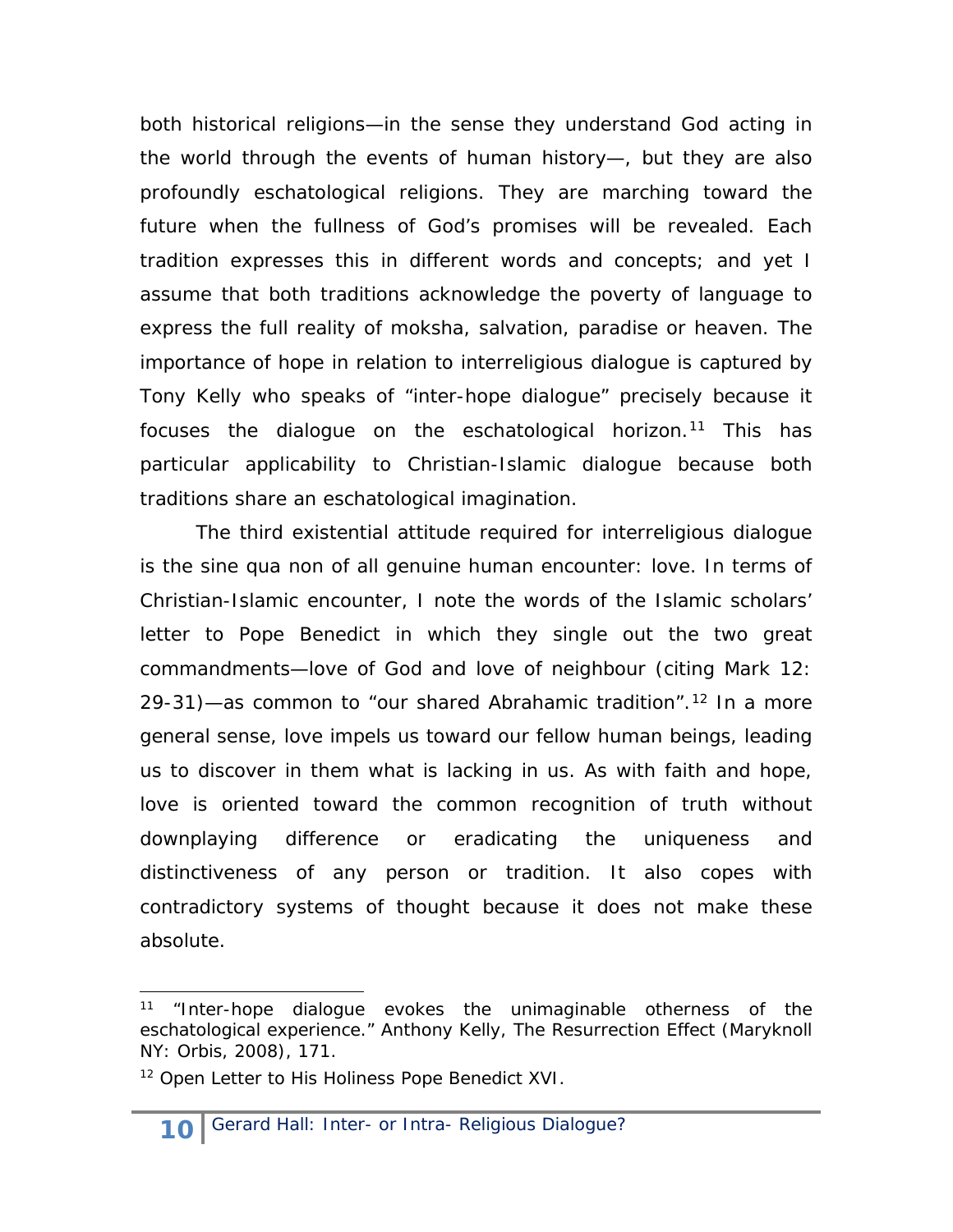By emphasizing these existential attitudes—one can think of others such as friendship, honesty, openness, commitment, empathy—  $13$ , the possibility of mutual learning and enrichment in religious encounter becomes real. I also note, in this context, the words of Fethullah Gülen in his address to the World Parliament of Religions, Capetown, 1999. While recognizing the tendency of humanity to become embroiled in conflict and war, too often over religious matters, and noting the manner in which pride, jealousy and arrogance destroy the human spirit, he also signals the reality of faith, hope and divine action spurring on genuine interfaith encounter:

*People live in perpetual hope, and thus are children of hope. At the instant they lose their hope, they also lose their 'fire' of life, no matter if their physical existence continues. Hope is directly proportional to having faith …. The gears of Divine acts revolve around such comprehensive wisdom and merciful purposes ….[14](#page-10-1)*

# **Intra-religious Dialogue / Conversion**

All this is to say that interreligious dialogue is not a congress of philosophy nor a theological symposium—as helpful as these may be— but a genuine religious encounter in faith, hope and love.<sup>[15](#page-10-2)</sup> For this, one must be well prepared through a deepened commitment to one's own tradition and the opening of oneself to learn something from the

<span id="page-10-0"></span><sup>13</sup> See Cornille, *The Im-possibility of Interreligious Dialogue*, which gives considerable attention to these existential attitudes.

<span id="page-10-1"></span><sup>14</sup> Fethullah Gülen, Address to *World Parliament of Religions*, Capetown, 1999.

[http://en.fgulen.com/about-fethullah-gulen/messages/972-the-necessity-of](http://en.fgulen.com/about-fethullah-gulen/messages/972-the-necessity-of-interfaith-dialogue-a-muslim-approach.html)[interfaith-dialogue-a-muslim-approach.html](http://en.fgulen.com/about-fethullah-gulen/messages/972-the-necessity-of-interfaith-dialogue-a-muslim-approach.html) [Accessed 14 July 2008]

<span id="page-10-2"></span><sup>15</sup> See Panikkar, *The Intra-Religious Dialogue,* 65-71.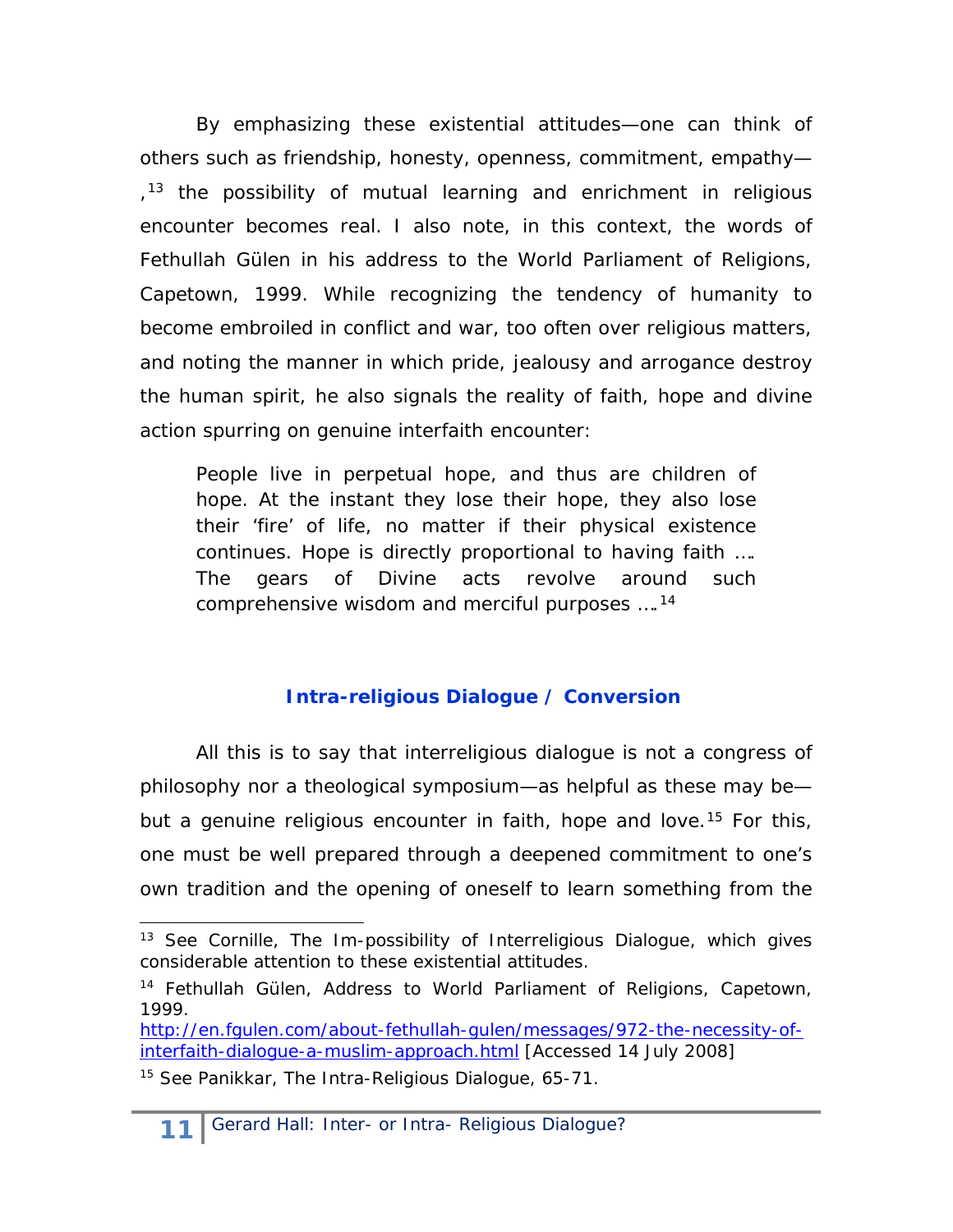other's tradition. This is where the focus on dialogue and symbol, rather than dialectics and doctrines, becomes important. Dialogue listens, observes and makes connections before it questions, corrects and disputes. Symbols, like the poetic word, are polyvalent: while they are rooted in a particular people's psyche, they are ever open to new, transformative meanings.

Viewing this from the Christian side, one thinks of the ninetynine names for God in the Qur'an. The Christian understands God as Father, a rich symbol for divine love and mercy. In the context of dialogue, the Islamic names for God enrich his/her appreciation of what Fatherhood means: all-forgiving, bestower, forbearing, wise, strong, compassionate, merciful, provider, gracious, giver of all life, to name a few. There will, of course, come a point in the dialogue where questions will be asked of the way in which Christians understand God as Father, Son and Spirit while continuing to understand that God is indeed one. The mutual questioning will hopefully lead both partners of the dialogue to revise, examine and deepen their understanding, and especially their experience, of the one Divine mystery.

The term *intra*-religious dialogue refers to this internal depthing of one's faith that arises before, during and after the religious encounter. One does not have faith, one lives faith. Faith is forever changing, hopefully growing and deepening, as one continues on life's adventure. Viewed from a religious perspective, all our experiences, encounters and life-challenges have one aim: to lead us all to a deeper conversion towards God. Indeed, this is the most important fruit of any genuinely interreligious encounter: the deepening of one's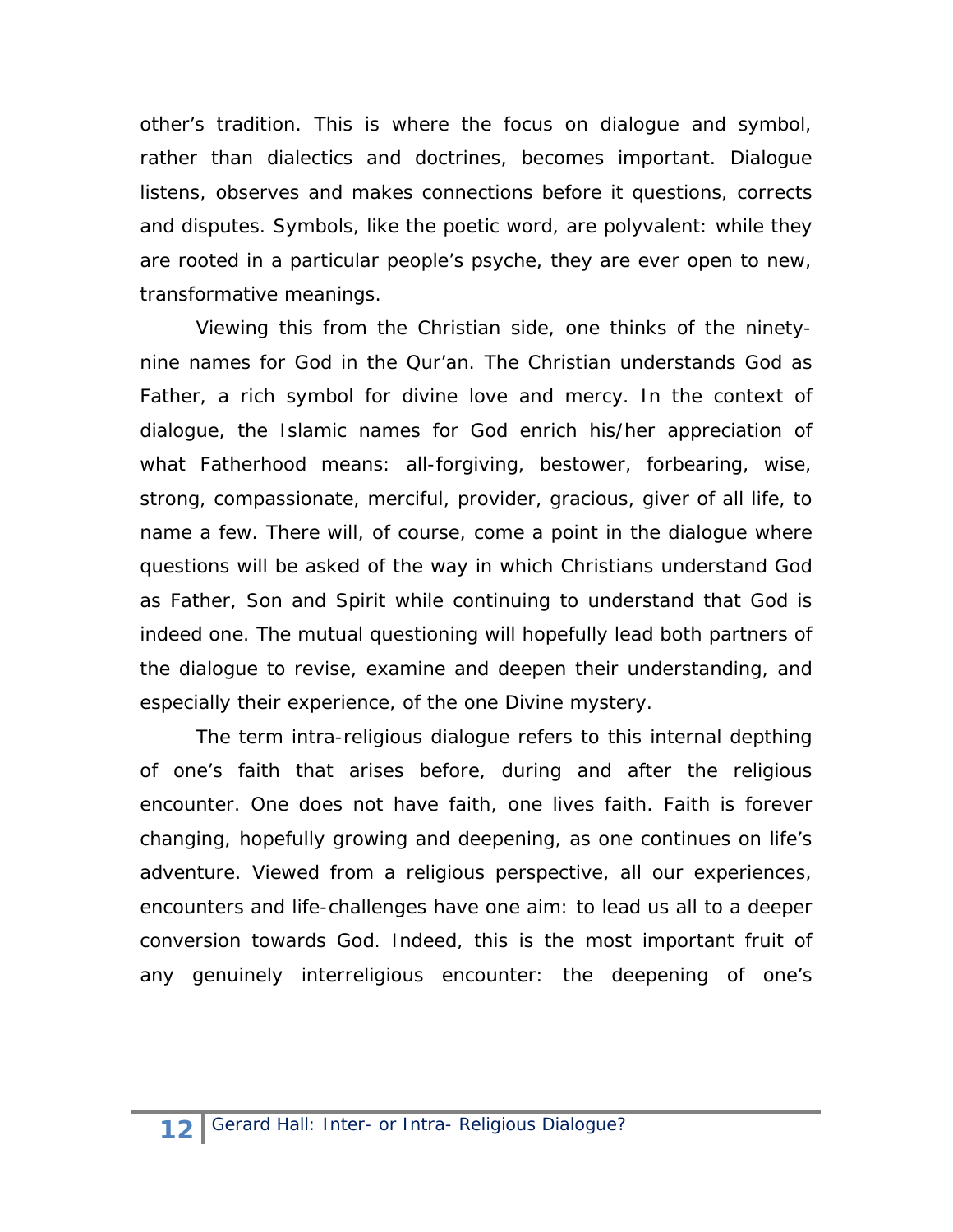religious commitment and the purification of one's faith.<sup>[16](#page-12-0)</sup> We do not simply dialogue with the religious 'other'; we also dialogue with ourselves and with the God who calls us in this moment of human history to know and love one another. As such, religious dialogue is part of life's existential adventure and a catalyst for our ongoing religious conversion.

Of course, this raises the question of the possibility of one being converted to another religious tradition. While this is an issue that needs to be squarely faced, it should not deter us from the existential adventure of life, nor the challenge of living in a multi-religious (and often anti-religious) world. Nor should it deter us from the challenge of living our lives in faith, hope and love through dialogue and communion with all people of good will. In reality, the largest danger to one's faith is not dialogue with others but inadequate grounding in one's own faith tradition.

Finally, perhaps, a word needs to be said about the relationship between dialogue and mission (Christian) or *da'wah* (Islamic)? To be brief, if conversion of the other to my religious tradition is an explicit goal of the dialogue, this is not genuine dialogue since the aim is not to understand and accept the other, let alone deepen my own faith through dialogue with the other, but the desire to absorb and assimilate them.<sup>[17](#page-12-1)</sup> This is unquestionably a particular issue for both Muslims and Christians who understand themselves as universal faiths for all humanity. Both traditions have their own ways of coming to

<span id="page-12-0"></span><sup>16</sup> The Vatican document, *Dialogue and Proclamation,* specifically recognizes that "in dialogue, Christians and others are invited to deepen their religious commitment" (no. 40).

<span id="page-12-1"></span><sup>&</sup>lt;sup>17</sup> The distinction between dialogue and mission is developed by Mahmoud Ayoub in his *Christian-Muslim Dialogue: Goals and Obstacles.* This is also a major concern of the Vatican document, *Dialogue and Proclamation.*